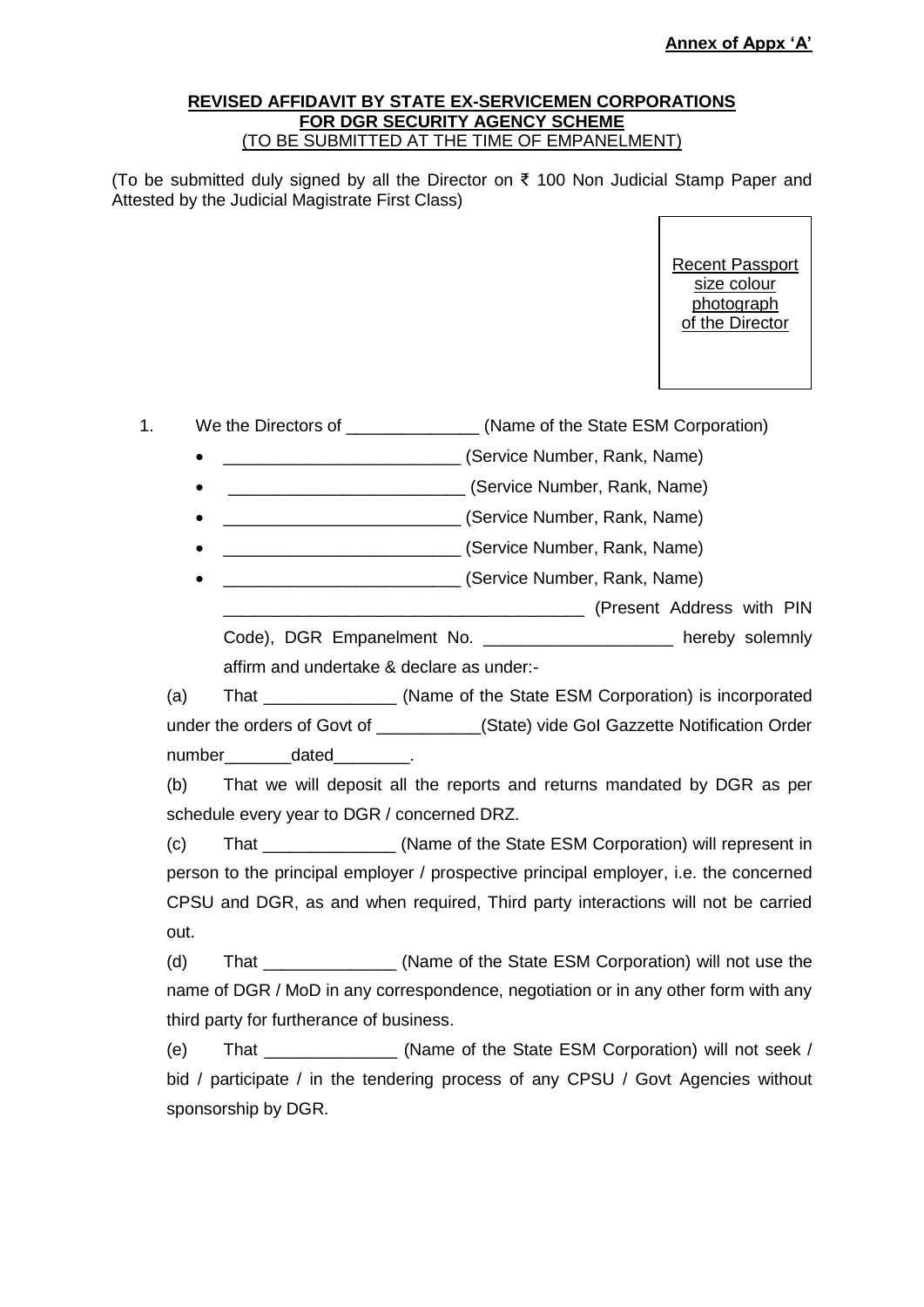(f) That \_\_\_\_\_\_\_\_\_\_\_\_\_\_ (Name of the State ESM Corporation) will intimate DGR about the award of a contract within 30 days of signing of Contract / becoming operational.

(g) That  $(1)$  That  $(2)$  (Name of the State ESM Corporation) will ensure that the uniform worn by the security guards employed by State ESM Corporation do not resemble the uniforms used by the Armed Forces of the Union of India / Central Para Military Forces or State Police Forces.

(h) That \_\_\_\_\_\_\_\_\_\_\_\_\_\_ (Name of the State ESM Corporation) will employ 90% ESM security guards only after duly verifying their documents proving ESM status.

(Name of the State ESM Corporation) will ensure that all the security guards engaged are appointed as per the prevalent Laws & Govt directives and will give Letter of Appointment to each security guard specifying the terms & conditions of employment, duration and the process of termination of employment.

(i) (i) (Name of the State ESM Corporation) will only quote service charges @ 10% in accordance with **para 13 (g) of MoD OM**. All bidding will be carried out as per Office Memorandum and Notice of Revision of Minimum Wages for One day as promulgated by DGR.

(i) That  $\qquad \qquad$  (Name of the State ESM Corporation) will also ensure that all the security guards are paid wages & allowances as per the wage structure revised by DGR on half-yearly basis and in terms of the Notification promulgated by the Central Government (Ministry of Labour & Employment and Ministry of Finance etc) and the concerned State Govt.

(k) That \_\_\_\_\_\_\_\_\_\_\_\_\_\_ (Name of the State ESM Corporation) will deposit the EPF contribution, ESI subscription and all other statutory components regularly in accordance with the laid down legal provisions and the proof of the same will be furnished to the security guards along with their monthly salary slip.

(l) That \_\_\_\_\_\_\_\_\_\_\_\_\_\_ (Name of the State ESM Corporation) will submit Half yearly Guards Strength Returns as per the laid down Format, duly counter-signed by the Principal Employer, and also whenever directed by DGR.

(m) That  $\qquad \qquad$  (Name of the State ESM Corporation) will submit the soft copy of Pension Payment Orders (PPOs) of ESM security guards and Training Certificates of all the security guards (both ESM & Civilian security guards) within 30 days of the commencement of the security contract and subsequently by 30 June every year.

(n) That \_\_\_\_\_\_\_\_\_\_\_\_\_\_ (Name of the State ESM Corporation) will follow all directives issued by DGR from time to time for proper compliance of the OM and other guidelines / directions / advisories.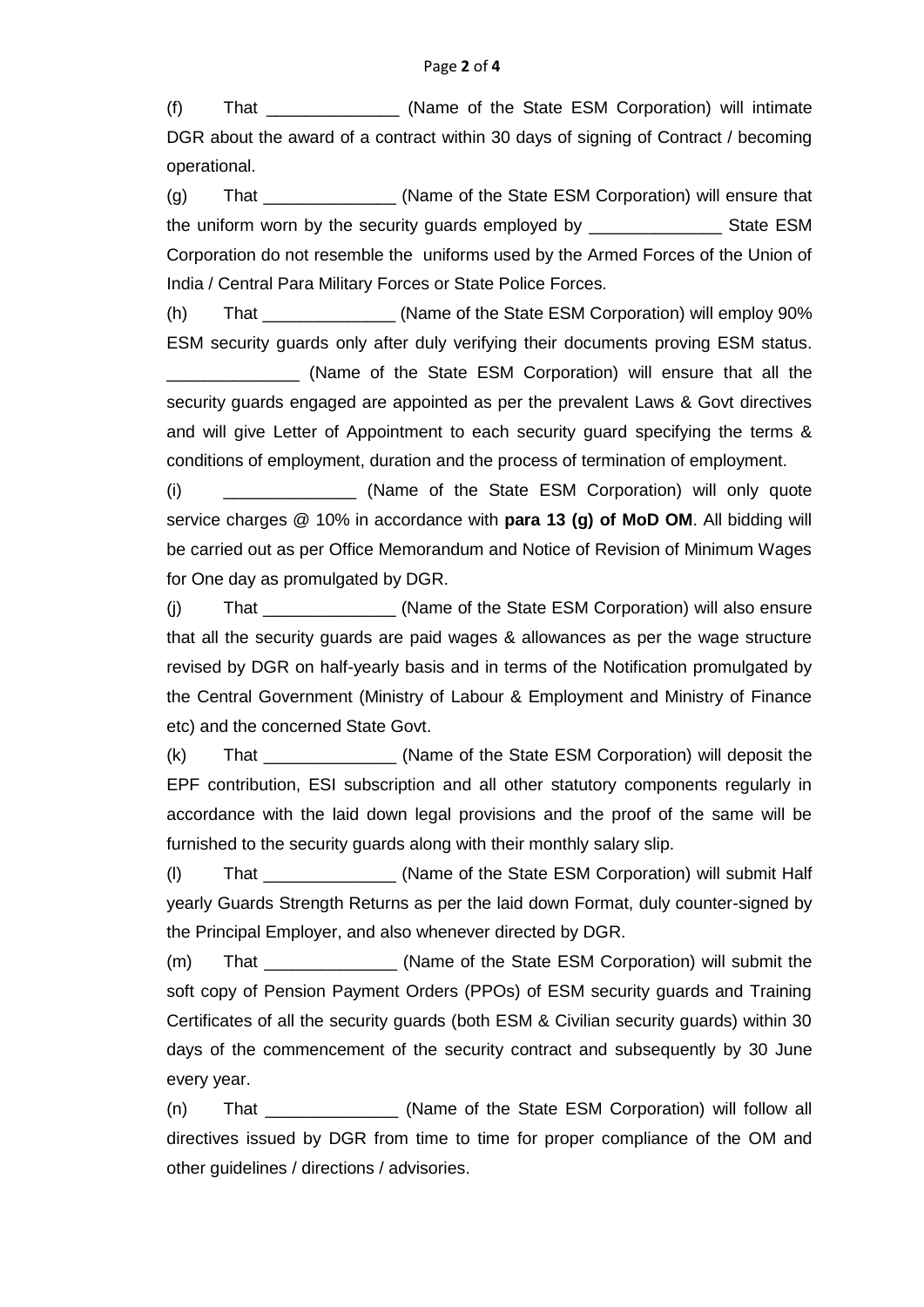(o) That \_\_\_\_\_\_\_\_\_\_\_\_\_\_ (Name of the State ESM Corporation) shall adhere to all Laws of the Land as applicable including the provisions of the PSARA Act, 2005 and as amended from time to time and will follow the policies, rules and regulations laid down by the Govt / DGR / CPSU as amended from time to time.

(p) That \_\_\_\_\_\_\_\_\_\_\_\_\_\_ (Name of the State ESM Corporation) agree to the DGR or any monitoring agency authorized by the DGR having the right to inspect the premises, any documents or accounts of \_\_\_\_\_\_\_\_\_\_\_\_\_\_ (Name of the State ESM Corporation).

(q) That if it is found that \_\_\_\_\_\_\_\_\_\_\_\_\_\_ (Name of the State ESM Corporation) has violated any of the above provisions or have suppressed / hidden / misrepresented any facts or misled DGR about any of the above statements, \_\_\_\_\_\_\_\_\_\_\_\_\_\_ (Name of the State ESM Corporation) will be liable to face legal action(s) by DGR including criminal proceedings. \_\_\_\_\_\_\_\_\_\_\_\_\_\_ (Name of the State ESM Corporation) understand that DGR has the right to cancel our empanelment, de-sponsor and ensure cancellation of security contracts sponsored by DGR / DRZ's.

> \_\_\_\_\_\_\_\_\_\_\_\_\_\_\_\_\_\_\_\_\_ Deponent

> \_\_\_\_\_\_\_\_\_\_\_\_\_\_\_\_\_\_\_\_\_ Deponent

\_\_\_\_\_\_\_\_\_\_\_\_\_\_\_\_\_\_\_\_\_ Deponent

## **VERIFICATION**